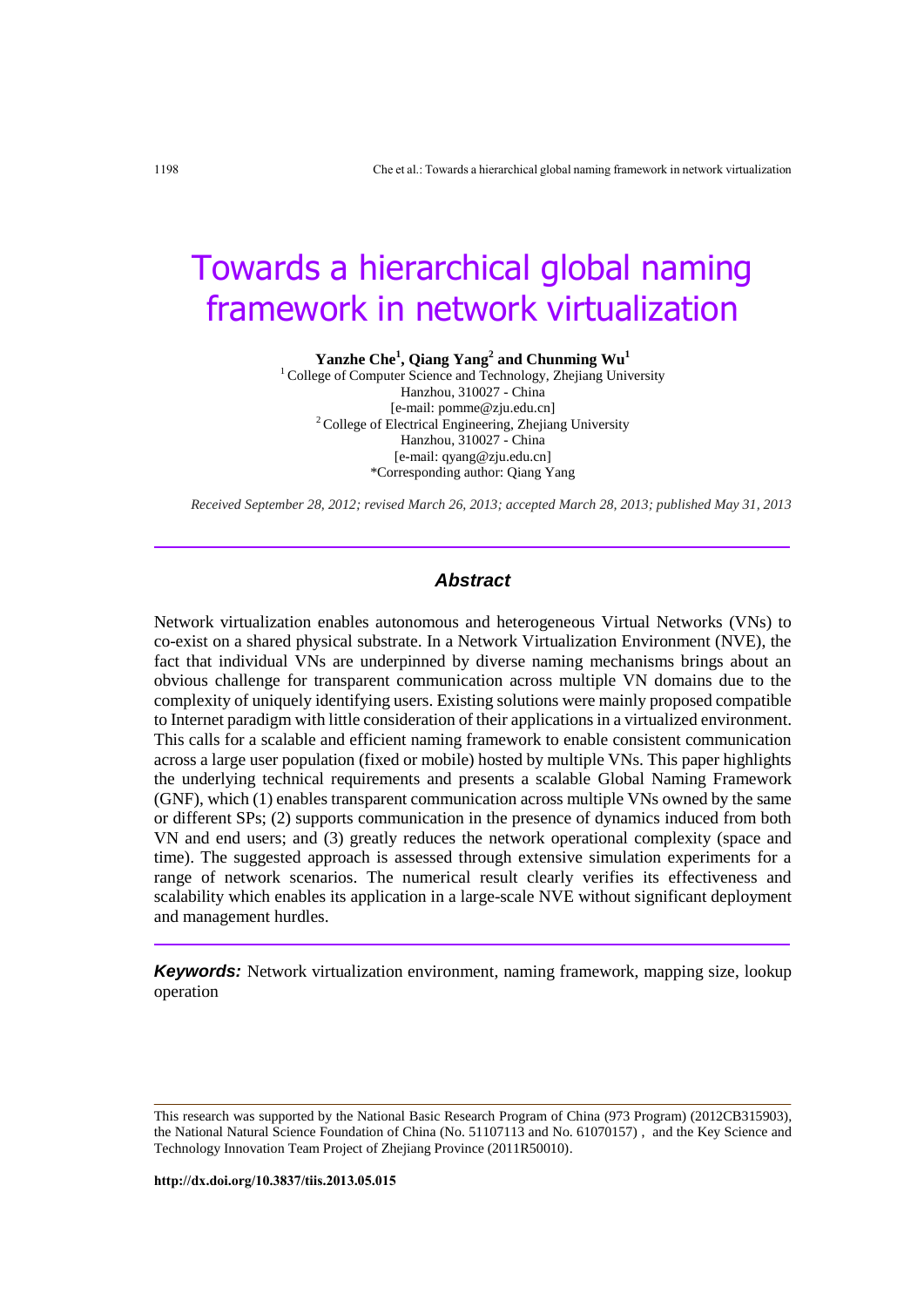# **1. Introduction**

**T**hough today's Internet has achieved tremendous success in the past few decadesto deliver a variety of services to residential and business users, it is considered to be suffering from "ossification" as emerging networking innovations can be hardly embedded due to intrinsic architectural and operational restrictions [1-3]. The network virtualization technique is now deemed as one of the most powerful tools of addressing this issue by enabling multiple heterogeneous and autonomous virtual networks adopting with different protocols and control mechanisms to co-exist on a shared physical substrate [4]. There already exists several projects, e.g. GENI  $\lceil 5 \rceil$  and 4WARD  $\lceil 6 \rceil$ , which exploring networks of the future based on virtualization technique.

Chowdhury et al. [7-9] highlighted the key difference between the network virtualization and the existing Internet paradigm though defining a business-oriented NVE model. The role of conventional Internet Service Providers (ISPs) is portioned into two distinct segments: (1) Infrastructure Providers (InPs), who own the underlying physical network and are responsible for infrastructure deployment and maintenance as well as resource management; and (2) Service Providers (SPs), who manage rented physical resources from one or multiple InPs to deploy customized VNs for delivering tailored services to end users.

In network virtualization environment, SPs allow the on-demand deployment of the co-existing virtual networks while preserving their autonomies. Meanwhile the InPs deploy and maintain the physical infrastructure and resources which can be leased by SPs. On the other hand, SPs transparently utilize these physical resources to establish VNs to fulfill the diverse service requirements, e.g. Service Level Agreements (SLAs) and bandwidth, without revealing any detailed physical information.

It is the duty for SPs to maintain the virtual networks which involves deployment, supervision or even re-allocation of these virtual resources. SPs are also responsible for enabling transparent end-to-end communication within or across multiple VNs. It is inappropriate to simply apply the current DNS mechanism which serves as a "phone book" for translating host names into understandable IP addresses where user identity and physical location are bound together. The naming mechanism is one of the key challenges to enable the operations and managements of the network virtualization. Without an appropriate naming mechanism, the network entities cannot be uniquely identified, and hence the communication services cannot be appropriately implemented. Therefore, a novel naming framework is needed to fit for a collection of unique characteristics of NVE list as below:

**Virtual network autonomy**: since VNs may be deployed by different SPs, the individual co-existing VNs may have adopted heterogeneous naming schemes for protecting network autonomy or privacy, which prevents transparent end-to-end communication across multiple VNs.

**Decoupling location from identity**: the IP address in current Internet represents the user physical location as well as its identity which limits the user's mobile capability. In contrast, the user's identification is decoupled from its physical location in NVE.

**User mobility and multi-homing**: VN users can exhibit high mobility, e.g. joining or leaving a VN from time to time, due to many reasons, e.g. seeking new services, physical movement, and so forth. Moreover they can be connected with more than one VN simultaneously for accessing different services, i.e. multi-homing.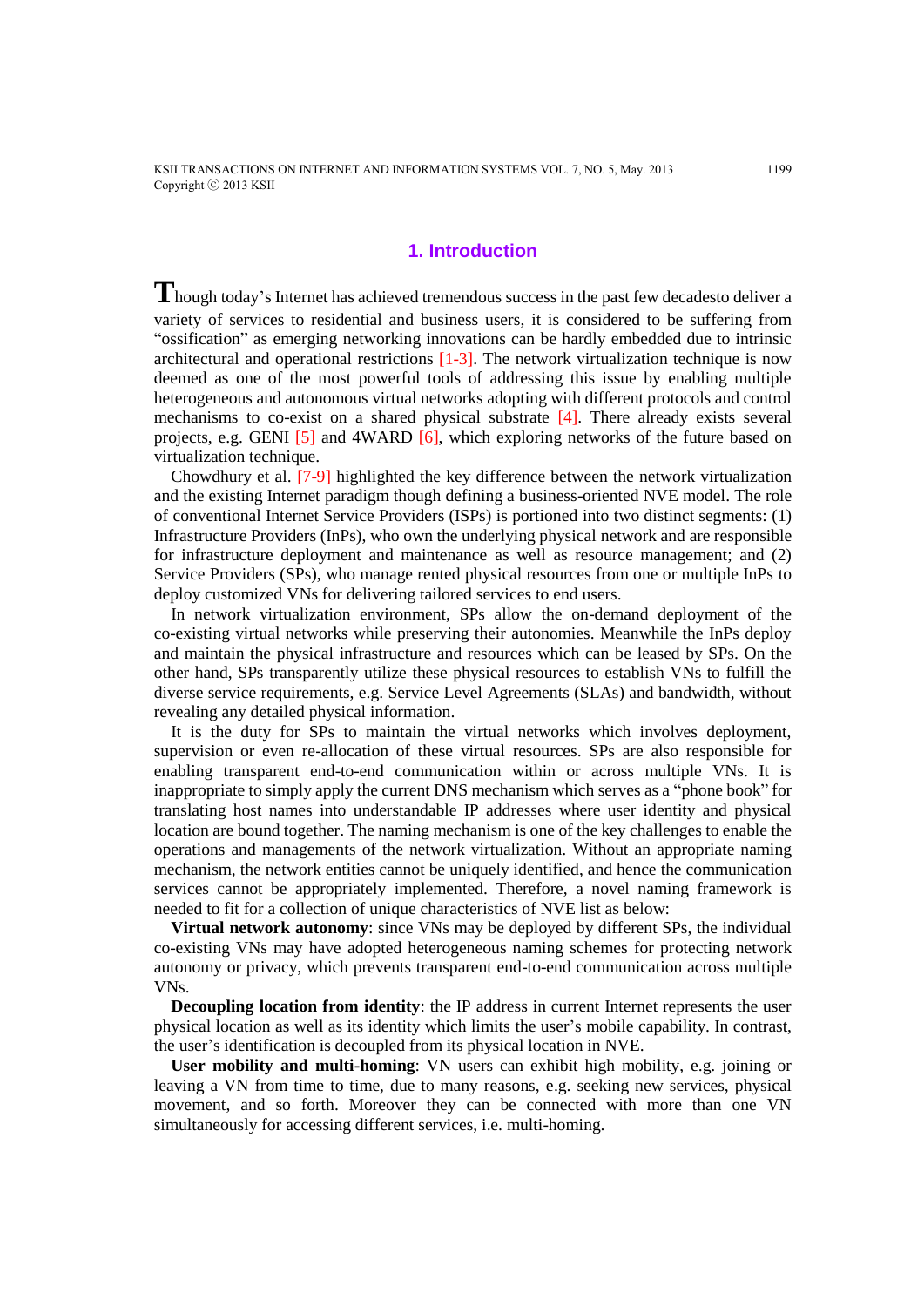**Scalability**: as the scale of NVE grows with increasing number of end users as well as VNs participating in the NVE, the naming mechanism needs to be scalable to identify the massive number of users.

In this paper, we attempt to address the above technical challenges by presenting a hierarchical global naming framework (GNF) in the virtual network context. Through incorporating new entities in NVE, GNF defines a set of identifier spaces corresponding to these entities and provides mechanisms to enable communication between local and global identifiers through a collection of mapping policies managed at different entities. Through a comprehensive study with the existing solution, we confirmed that the suggested GNF solution can outperform the existing approaches in terms of efficiency and scalability with low time and space complexity.

The technical contributions made in this paper can be summarized as follows:

(1) The approach supports transparent end-to-end communications among end users across multiple VNs owned by the same or different SPs.

(2) The approach supports the communications among users with mobility and multihoming characteristics in NVE and well copes with the high-level dynamic behaviors of VNs.

(3) In comparison with iMark [10], the proposed solution is with significantly reduced complexity, and hence enhanced scalability, e.g. greatly reduced mapping size and lookup operation time for VN hierarchy with multiple levels.

The rest of the paper is organized as follows: Section 2 reviews the related work; Section 3 introduces the architectural design of GNF in details including the incorporated NVE entities and identifier spaces, and the defined mapping mechanisms among them; Section 4 describes the operational details of GNF with VN and user dynamics; Section 5 presents the performance assessment and a set of key results through numerical simulation experiments for a range of network scenarios; finally Section 6 gives some concluding remarks with additional discussion.

# **2. Related Work**

At present, the naming mechanism is one of the key technologies underpinning the next generation networks. This section reviews some relevant work without the intention of exhaustive overview.

Due to the fact that current Internet can no longer support communications among all network entities even with address space reuse technique, e.g. Network Address Translation (NAT), TRIAD [11] attempts to address the connectivity issue by using location-independent identifiers instead of IP addresses for entity identification and data routing. However, many restrictions limit its application in NVE, e.g. merely supporting source routing algorithm and IPv4. TurfNet [12] introduces a flexible host identity namespace allowing the adoption of different addressing and routing mechanisms in individual autonomous domains. It enables end to end connectivity across multiple federated domains via a combination of name registration, name resolution process as well as packet relaying at the network boundaries. However, the design of TurfNet cannot support mobility and multi-homing of users exhibited in NVE. The Layered Naming Architecture [13] adopts a layered approach consisting of four layers: user-level descriptors, service identifiers, endpoint identifiers and IP addresses with three levels of mapping maintained between adjacent layers. This approach enables global identification of Internet users with mobility or multi-homing. However, this solution is designed specifically for tackling Internet name resolution problem where making its direct application in NVE inappropriate. In  $[14]$ , the authors provide a peer-to-peer naming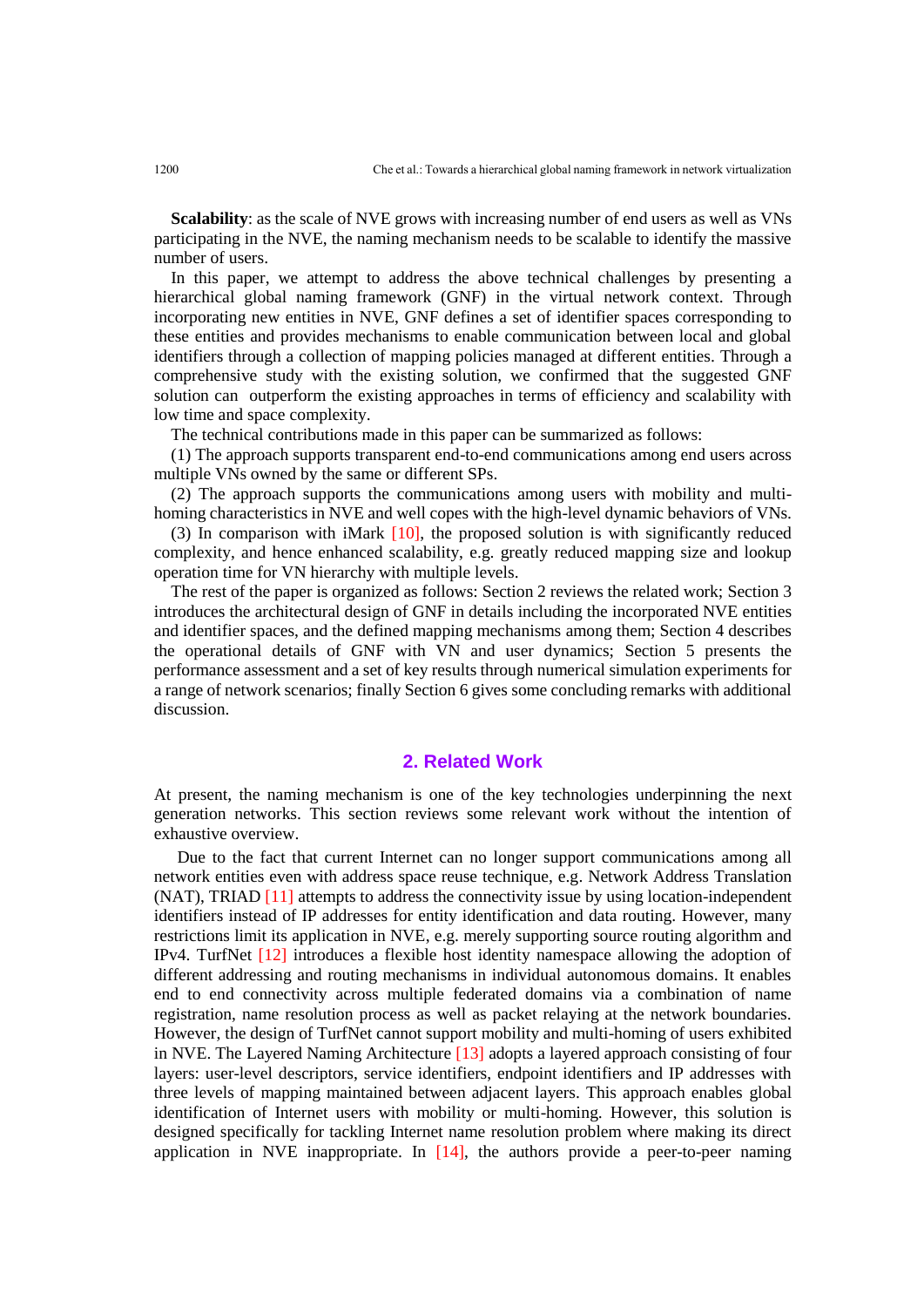infrastructure which takes resource virtualization into account. The solution defines four identity spaces with a set of mapping between them, as well as maintains distributed naming agents (NAs) to keep the naming infrastructure up to date. In  $[7]$ , the authors introduce a hierarchical geographic addressing scheme, named COST, to enable location aware forwarding. However, the scheme is based on the knowledge of all the addresses of physical substrate which is not acceptable for the network virtualization environment. In this paper, we take a further step on the naming mechanism for NVE by following the Layered Naming Architecture proposed in [13] and mapping mechanism design philosophy in [14].

Our previous work [15] also give a detailed specification about the virtual network architecture. However, it mainly focus on the access control issues within or across multiple VNs. To the author's best knowledge, iMark  $[10]$  is the only available solution addressing this open issue in literature so far. It efficiently decouples the identities of end hosts from their physical locations. By deploying a set of controllers and mappings, iMark enables universal connectivity (within and outside of one virtual network domain) without sacrificing VN autonomy and performance of the underlying physical networks. The controllers can translate back and forth for the local and global IDs of an entity. The mappings are stored by different controllers which can federate into a logical hierarchy. The controllers at top level of the hierarchy control all the entities below. As a result, the sizes of mappings at top-level controllers are always larger than those at the bottom. Therefore, two potential scalability limitations of iMark need to be considered: (1) the mapping size grows exponentially along with the increasing number of VN hierarchy levels; and (2) the lookup time becomes unacceptable for communication among end users from different VNs with different hierarchy. This implies prohibitive operational complexity (space and time) in the large scale NVE. In order to overcome these limitations, in this paper we further exploit the naming issue in NVE by proposing a novel global naming framework with enhanced scalability. The details of the approach is studied and explained in the following sections.

# **3. The GNF Architecture Overview**

This section overviews the architecture of the proposed GNF solution, including the fundamental NVE entities, the identifier spaces, the hierarchical VN structure as well as the mapping mechanism design.

## **3.1 Entities and Identifier Space**

In GNF, four major fundamental entities are defined as follows:

**Infrastructure Provider (InP)/ Service Provider (SP)**: the definition of InP and SP are directly adopted from [8, 9] as described in Section 1. As SPs may potentially act as an InP to provide other SPs with the physical resources leased from InPs, they are referred as the same entity in GNF.

**Virtual Network (VN)**: a VN is generally created and managed by a single SP. So an individual customized VN may deploy diverse protocols or network mechanisms. During a VN's life cycle, it can be created, terminated, merged with other VNs, separated into multiple VNs, aggregated into or disassociated from a VN hierarchy.

**Virtual Resource**: two types of virtual resources are defined: Logical Resource (LR) and End User (EU) resource. The former is the logical representation of the physical network components, e.g. routers and servers which are maintained by the InPs. The latter refers to the end users served by the VNs. Physically, end users are connected with the physical network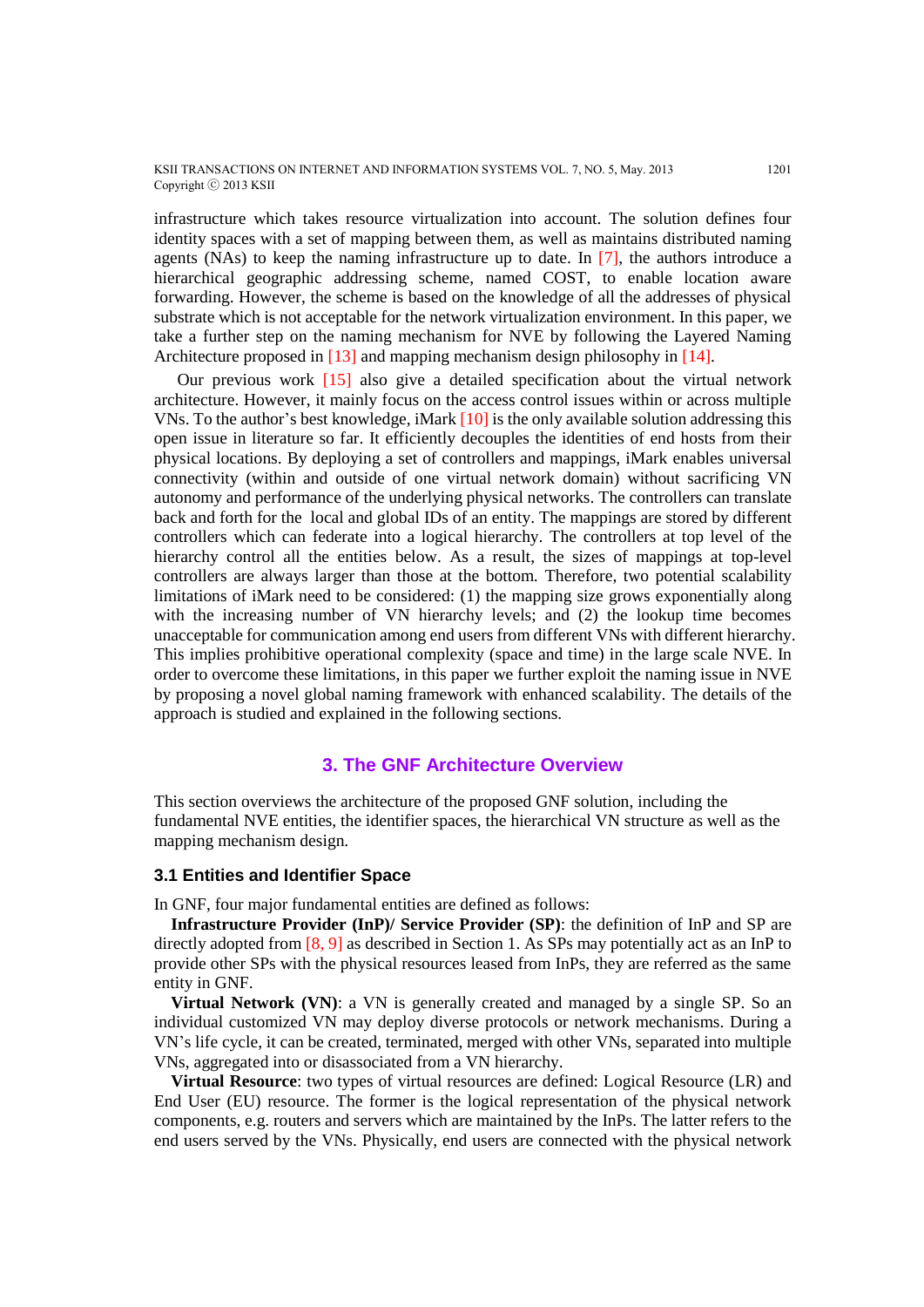access points to access network services, but they may logically connect to one or multiple VNs and could join or leave VNs over time (i.e. mobility and multi-homing). As a result, one user may be a part of virtual resource for both two VNs simultaneity.

**Identity Manager (IM)**: it is an entity playing a key role in each VN which manages all the identifiers of logical entities within the VN and maintains the mappings between different identifier spaces as well as provides with a set of specific functionalities, e.g. user search or access control. Through managing the user identifiers by the IMs, the user lookup operation can be carried out prior to setting up any communications between users in one or across multiple VNs.

**Fig. 1** semantically illustrates the interactions among these entities in a network virtualization environment. Furthermore, five corresponding identifier spaces are defined as follows based on the aforementioned entities in the proposed naming framework. In this paper, we focus on the management of virtual resources of each VN, and the problem of substrate control by the InPs and the physical resources abstraction are out of the scope of this paper.



**Physical Substrate Fig. 1.** Network virtualization environment

**ISP-IDSpace**: all the InPs and SPs can be uniquely identified by a global identifier, namely *isp-id*, which enables negotiation among InPs and SPs for creating customized VNs meeting certain criteria.

**VN-IDSpace**: all VNs can be uniquely identified in NVE using a global identifier, namely *vn-id*.

**LR-IDSpace**: the networking entities in the underlying substrate network can be identified using *lr-ids* defined by InPs. They are the original identifier for physical resource when leased to SPs. Moreover, the resources of a SP could also be leased to another SP whilst preserves its *lr-id*.

**EU-IDSpace**: individual end users can be identified via global location independent identifier, namely *eu-id*, irrespective of their connections to VNs.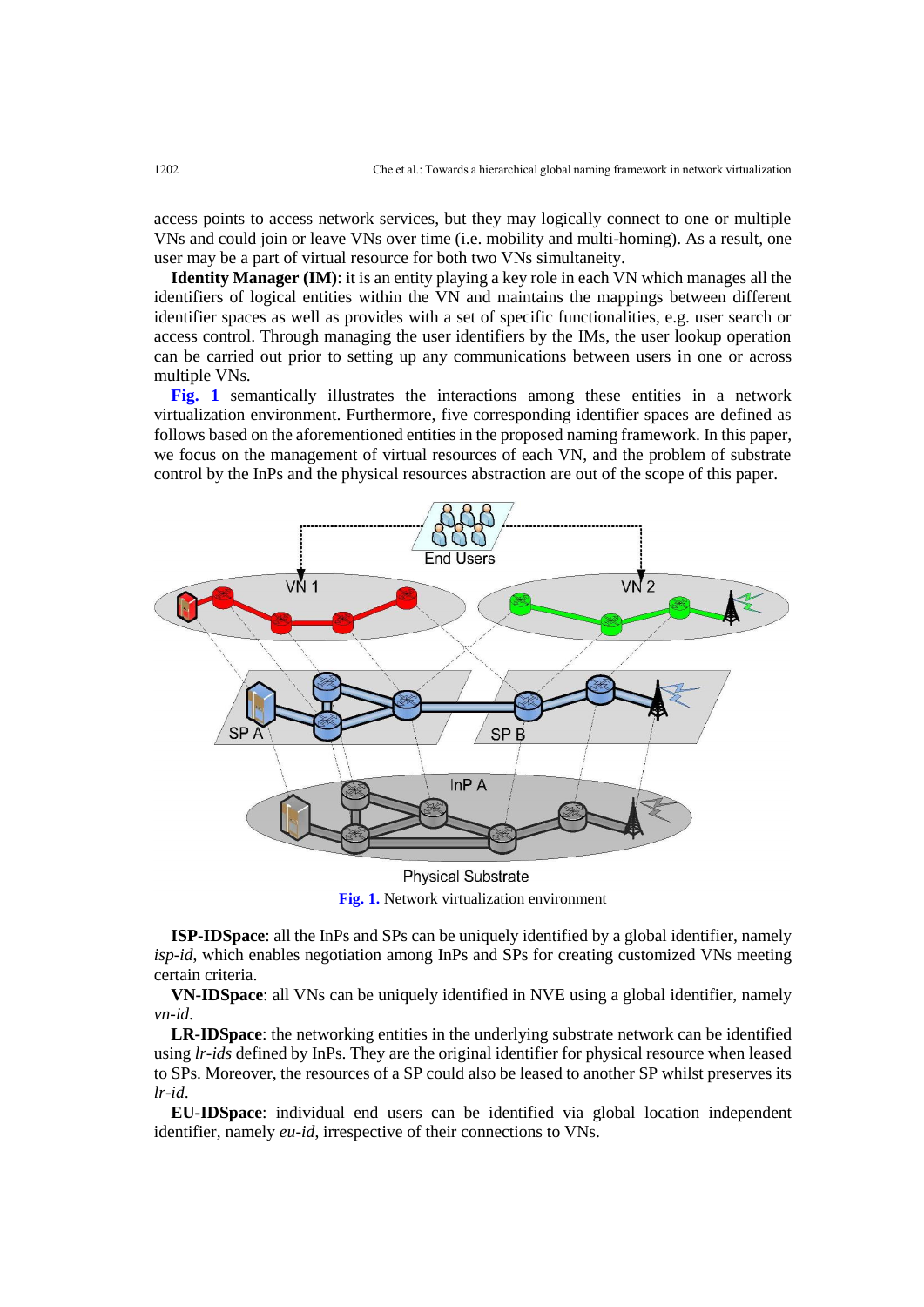KSII TRANSACTIONS ON INTERNET AND INFORMATION SYSTEMS VOL. 7, NO. 5, May. 2013 1203 Copyright ⓒ 2013 KSII

**VR-IDSpace**: the identifiers of virtual resources, namely *vr-id*, can be obtained by combining *vn-id* and *lr-id* (representing the logical resource) and combining *vn-id* and *eu-id* (representing the end user resource). Since the *vn-id*, *lr-id* and *eu-id* are all uniquely defined, *vr-id* can uniquely specify a logical networking entity or an end user in the specified VNs. In NVE, a multi-homed end user is associated with a number of *vr-ids*, indicating its affiliation to multiple distinct VNs simultaneously.

As we can see from **Fig. 1**, VN1 is maintained by SP-A. However some of VN1's virtual resources are leased from SP-B. Those virtual resources can be distinguished by using the defined *vr-id*. For example, a logical resource in VN1 can be located by combining VN1's *vn-id* with the resource's *lr-id,* while the same logical resource leased to SP-B in VN2 can be found using VN2's *vn-id* and the same *lr-id*.

# **3.2 Hierarchical Structure of VN**

In reality, along with the growth of NVE scale, the interactions among involved VNs may become extremely complex. To meet certain operational objectives, a group of VNs can be combined together to form a large VN domain, and these domains may further be associated with each other resulting in a complex hierarchical network structure. For example, a large international company may deploy individual VN for each department located at different places and associate them according to their business hierarchical relationship.

From the SP's perspective, a number of operations can be performed on VNs, e.g. *merge* operation and *aggregate* operation, as shown in **Fig. 2** With the *merge* operation, SP aggregates multiple VNs into a single VN to be administrated with a shared control platform and IM. Individual VNs may adopt naming mechanisms and protocols used in certain VNs or allow merged VNs to agree upon a new set of policies. In this case, individual IMs also need to be merged into one which maintains all the identifiers previously kept in individual VNs. On the other hand, the operation of *aggregate* allows each individual VN to preserve their autonomous nature even after they become a part of the composed VN. As the fundamental component in NVE, VN may be organized in a hierarchical structure to fulfill complex service requirements.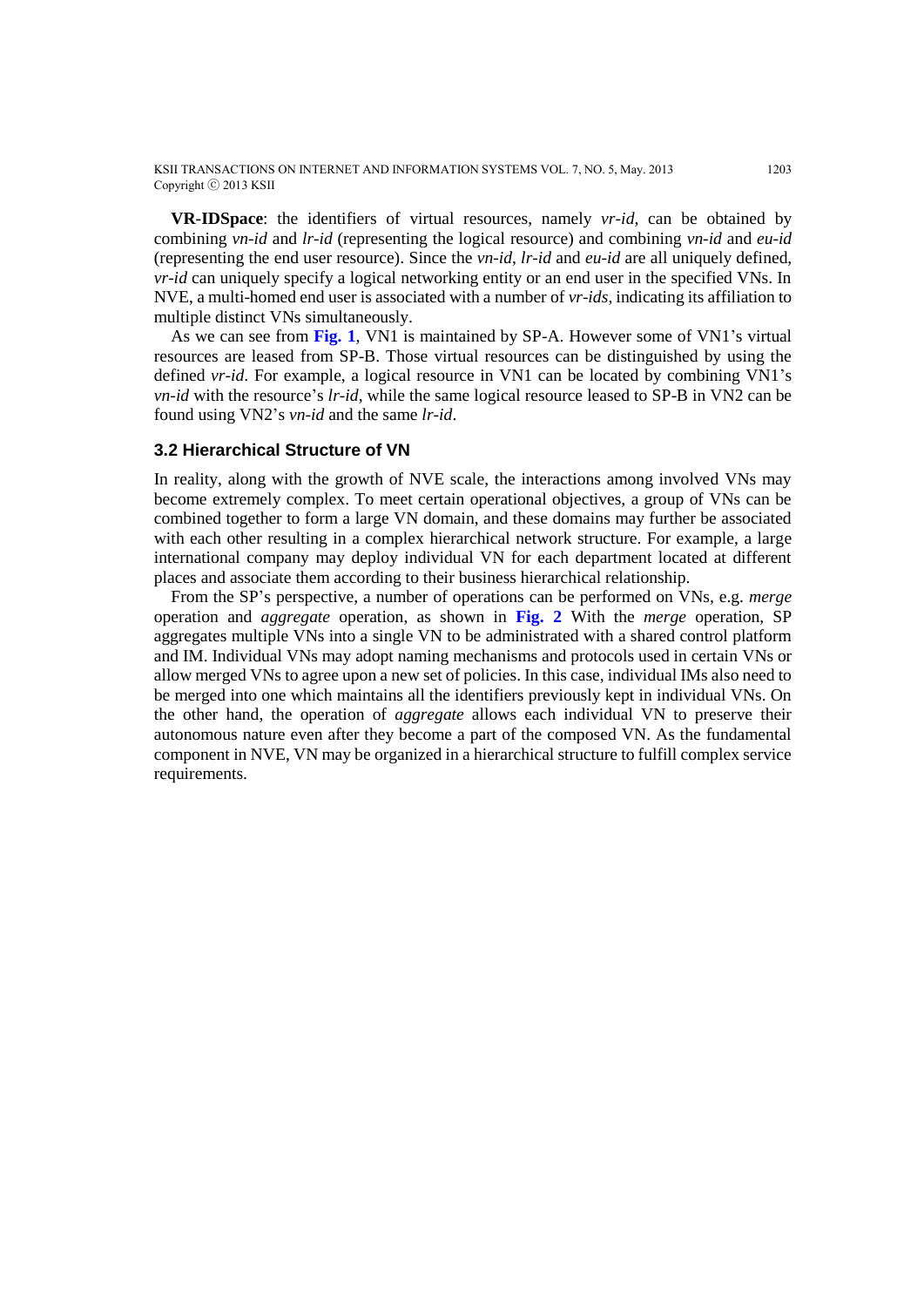

**Fig. 2.** Merge and aggregate operation in NVE

In this case, one VN will be selected to be the representative VN with its IM chosen as the representative IM which collects all the required mapping information from other IMs. Once a number of VNs are aggregated, the IMs of all the involved VNs (including the representative IM) only need to add a few mapping entries to record the relationship among VNs. Meanwhile, a number of VN aggregations may continually aggregate with other VNs, leading to a higher level of hierarchy. For the suggested solution in this paper, the process of *aggregate* operation can be effectively seen as aggregating their IMs of individual VNs. To achieve robust performance in federated VNs, advanced technique, e.g. loosely-coupled network structure of IMs, can be adopted to prevent IM failures in the hierarchical structure. **Fig. 3** depicts an example to show the IMs in a three-level hierarchical VN domain. With IM1, IM2 and IM3 are aggregated to form an aggregation domain at level 1, and IM3 elected to be the representative IM. At the second level, IM3, IM4 and IM5 are aggregated together with IM4 as the representative IM of this domain.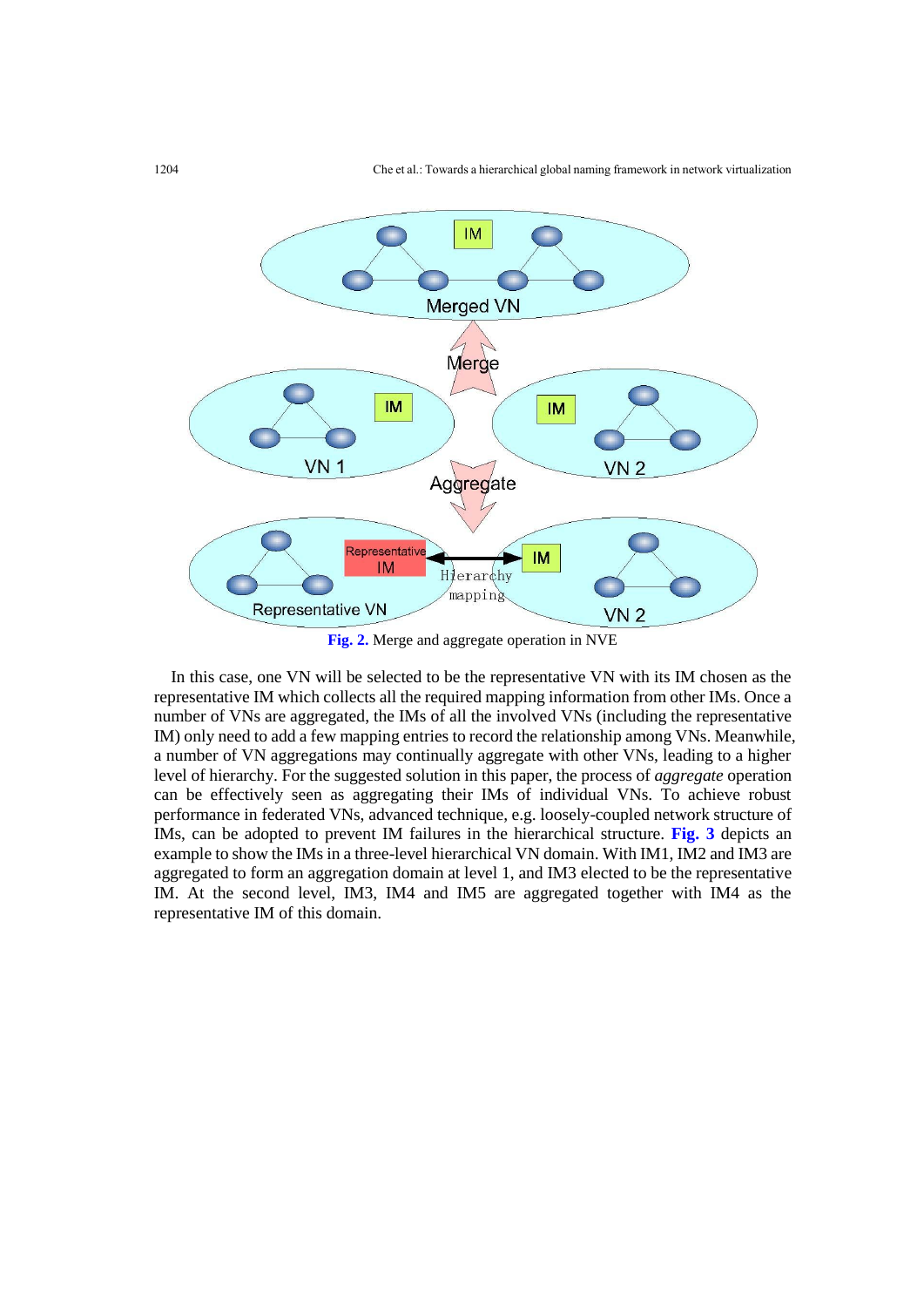KSII TRANSACTIONS ON INTERNET AND INFORMATION SYSTEMS VOL. 7, NO. 5, May. 2013 1205 Copyright ⓒ 2013 KSII



## **3.3 Mapping Design**

VN mapping information needs to be maintained up to date to indicate the relations among the defined identifier spaces and entities. With GNF, different entities in NVE, e.g. IMs and end users, need to maintain their local mappings, e.g. end user records the name of its associated VNs. The list of mappings defined in GNF is shown in **Table 1**.

| No.           | <b>Mapping</b>                | <b>Specification</b>                                |
|---------------|-------------------------------|-----------------------------------------------------|
|               | User $\rightarrow$ VN mapping | $eu$ -id $\rightarrow \{ vn$ -id $\}$               |
| $\mathcal{D}$ | $VN \rightarrow User mapping$ | $vn$ -id $\rightarrow$ { eu-id }                    |
| $\mathbf{R}$  | $LR \rightarrow VN$ mapping   | $lr$ -id $\rightarrow$ { $vn$ -id }                 |
|               | $VN \rightarrow LR$ mapping   | $vn-id \rightarrow \{lr-id\}$                       |
|               | Hierarchical mapping          | $vn$ -id $\rightarrow$ { ( $vn$ -id, $vn$ -type ) } |
| h             | Trace mapping                 | $eu$ -id $\rightarrow$ (from-vn-id, to-vn-id)       |

**Table 1.** Mappings between defined Identifier Spaces

The first two mappings are between end user global identifiers *eu-id* and virtual network global identifiers *vn-id*, where mapping 1 which supports user multi-homing can find the identifiers of all associated VNs and mapping 2 keeps the identifiers of all affiliated end users of any VN. Consider the scale of current Internet, mapping 2 could be extremely large in size due to the massive number of users. Therefore, GNF allows keeping the mapping 1 information locally to users, whereas mapping 2 is maintained at IM. Mapping 3 and 4 are between two identifiers of logical resources and virtual networks, i.e. *lr-id* and *vn-id*, respectively. Due to the fact that the logical resources of one SP can be shared by multiple VNs simultaneously, mapping 3 keeps the information of all VNs which share certain logical resource while mapping 4 records all the logical resources used by a specific VN.

In addition, hierarchical mapping is used to record the information regarding the hierarchical structure of individual VNs. With GNF, the representative IM of an aggregation domain is not required to have a copy of all the mapping information of other IMs within the domain, otherwise the mapping size of the representative IM could be very large [10].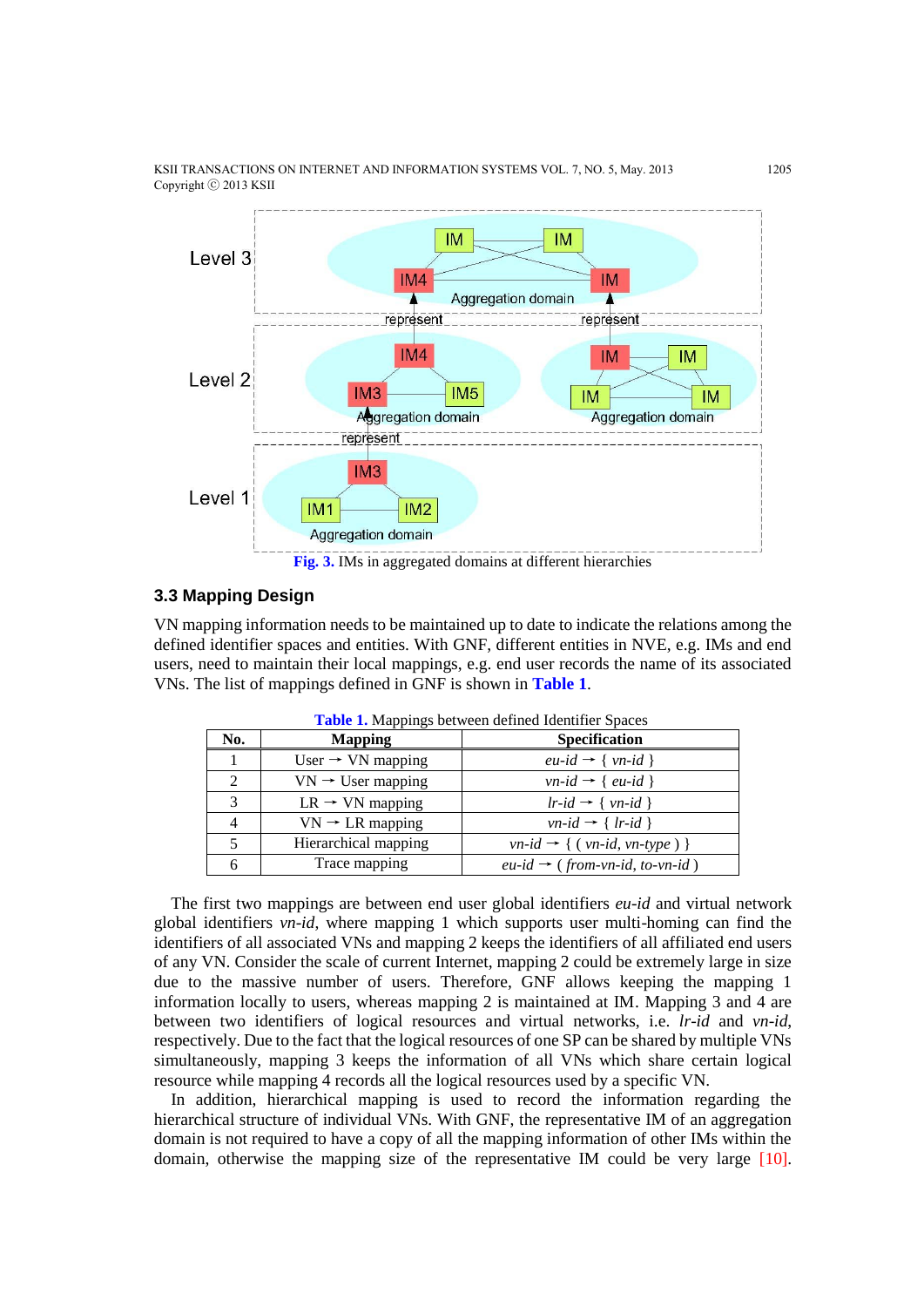Furthermore, keeping other IM's mapping records in the representative IM may violate the privacy or rights of individual end users in other VNs, as the end user's location information could be disclosed by internal or external domain operation. Moreover, to maintain the redundant mapping information across different IMs results in significant additional storage space. Under the circumstance that once changes are made in an IM's mapping, all the involving representative IMs have to modify their mappings in response to the changes to avoid mapping inconsistency.

In GNF, each IM only needs to keep a hierarchical mapping of other IMs which are in the same aggregation domain or its parent or child nodes in the hierarchical structure. By using this mapping, one VN can find its *parent*, *child* or *sibling* VNs' id. So we distinguish these different VN relationships by a parameter named *vn-type*. In the example shown in **Fig. 3**, VN3 is the parent node of VN1 whilst VN1 is the sibling node of VN2. This mechanism does not keep any redundant mapping information therefore it greatly reduces the average mapping size of each IM as well as potentially enhances the performance of lookup operation.

This is confirmed by the numerical results from a set of simulation experiments given in Section 5.

Finally trace mapping is designed to cope with the high-level mobility of end users. When an end user leaves a VN, e.g. "log out", other users who still use the old address may suffer from communication failure. In this case, a *lookup* operation is needed to be carried out to search for that address at other IMs in a sequential order. The existing solution, such as iMark, will first search within the VN (horizontally), if not find, then search in the upper level of VN hierarchy (vertically). In case the total number of end users is large, such a *lookup* operation procedure becomes onerous.

Aiming to solve this problem, we introduce the trace mapping strategy in which each IM records the move-in and move-out behavior of every end users. When a user connect to a VN, the IM will create or update (if exist) a record in the trace mapping by applying user's last connected VN's id, if exist, to the *from-vn-id* and leave the *to-vn-id* empty. Then the current IM will inform the user's last connected IM (known through *from-vn-id*) which can complete the corresponding record in the trace mapping by applying the current connected VN's id to the *to-vn-id*. As a result, one can find a target user's current VN id through querying one or a chain of trace mappings without performing an additional time-consuming lookup operation. However, adopting trace mapping may result in increased space complexity and extra entities management. These issues will be further evaluated in Section 5.

# **4. The operations of GNF**

This section describes the GNF operations in details which can be classified into two types: VN operations, e.g., *create*, *terminate*, *merge*, *separate*, *aggregate* and *dissociate*, and end user operations, e.g., *join*, *leave*, *switch* and *lookup*. In this paper we mainly focus on the aspect of naming mechanism of these operations.

# **4.1 VN Operations**

The design of GNF takes the VN dynamics into account which is one of the main contributions made in this paper. To create a VN, InPs and SPs need to negotiate by using their unique *isp-ids*, then trade their physical resources by using the *lr-id*, afterwards a global *vn-id* will be generated for the new VN which remains unchanged during its life cycle. During this operation, VN→LR mapping is created to identify the allocation of physical resources for creating the VN, at the same time  $LR \rightarrow VN$  mapping is updated to record the VNs which share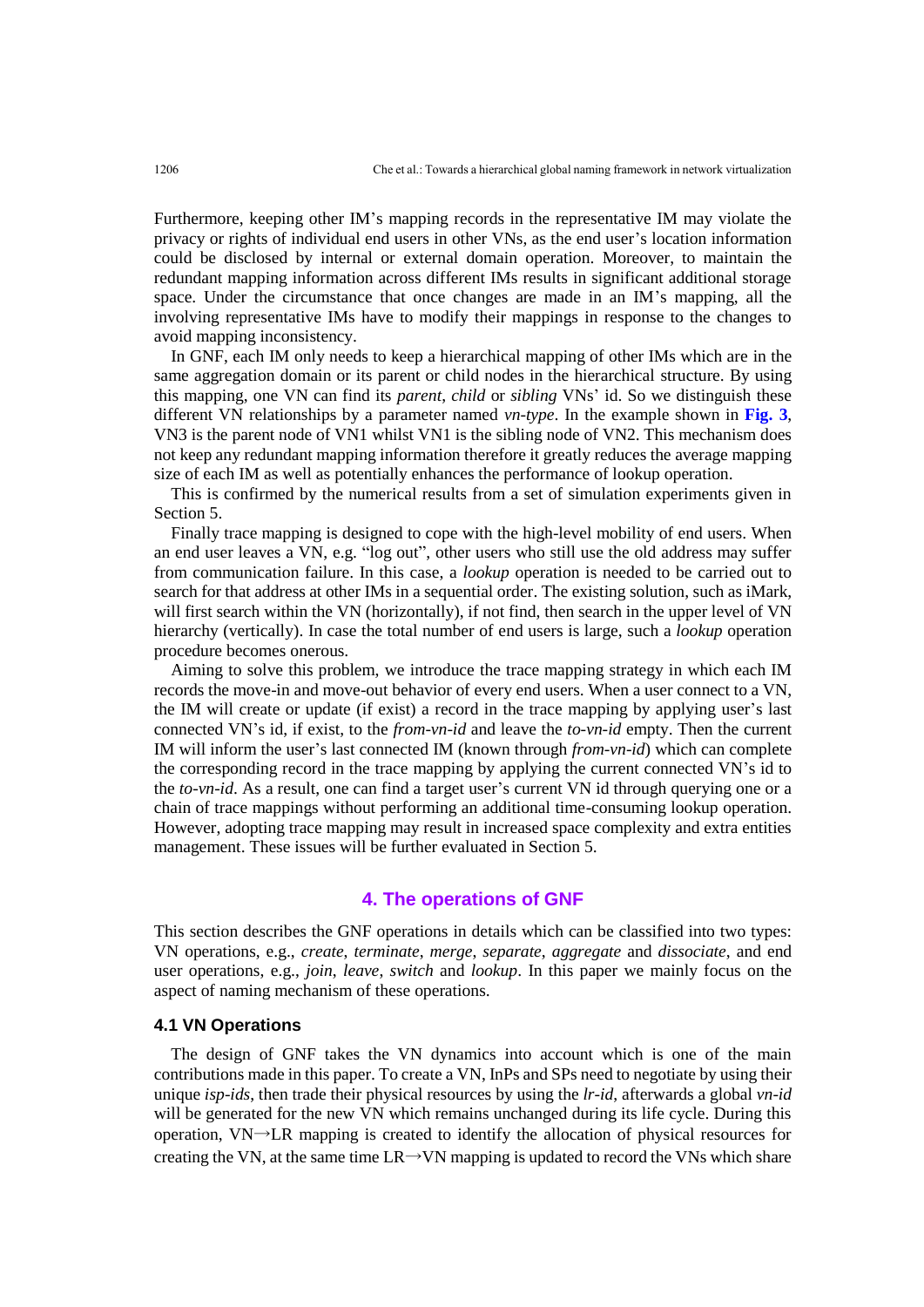KSII TRANSACTIONS ON INTERNET AND INFORMATION SYSTEMS VOL. 7, NO. 5, May. 2013 1207 Copyright ⓒ 2013 KSII

the physical resource. Similarly, for the *terminate* operation, VN→User and VN→LR mappings maintained by the VN will be deleted, and the mappings of User→VN and LR→VN will be updated too.

In many cases, a number of VNs will need to be merged into a new VN for service delivery or other operational purposes. If fact, the *merge* operation can be seen as a combination of two VN operations, namely *create* and *terminate*, as a new VN is created and the old ones are to be terminated. The new VN can reuse one of its merged VN's *vn-id* or generate a new one. *Merge* operation also updates all the mappings associated with the involved VNs. Moreover, a single VN can be decomposed into multiple VNs via *separate* operation with new *vn-ids* generated for each new VN. At the same time, other relative VNs whose mapping records still refer to the old invalid *vr-id* should update their mappings (e.g. hierarchical mapping or trace mapping) accordingly.

The *aggregate* and *dissociate* operations on VNs are both related to the VN hierarchical structure. Existing solutions do not consider the scalability limitation and require each representative IM has the knowledge of all the end users in VNs at its sub-level in the hierarchical structure. This implies that the representative IM must have a copy of the mappings of other VNs in the aggregation domain. Along with the growth of hierarchical level, the mapping size at representative IM will increase exponentially which becomes complex to manage. In contrast, with GNF, IM only maintain its own mapping and some additional hierarchical information. When a group of VNs are aggregated together, one IM from certain VN is selected as the representative IM while making other IMs as the child nodes in the hierarchy so to form an aggregation domain.

Following the event that VN dissociates from an aggregation domain, only the hierarchical mappings of the VN domain need to be updated in order to keep the hierarchical relationship up to date. It should be noted that the issues of unified service access control and information consistency need to be addressed following to the operation of *merge* or *aggregate*, due to the various polices adopted in different VNs.

#### **4.1 VN Operations**

Another key contribution of this paper is that the proposed approach is designed with great flexibility to cope with the dynamic behaviors of end users, i.e. mobility and multi-homing. An end user may *join*, *leave* or *switch* VNs from time to time or associate with multiple VNs simultaneously. For *join* operation, the end user needs to have the knowledge of VN's *vn-id*, and adds an entry in the User→VN mapping. At the same time, the VN's IM adds an entry in its VN→user mapping. When a user joins in one of the VNs which are organized in hierarchical structure, only the corresponding IM needs to add an entry in its VN→user mapping. However, all of the representative (parent) IMs in iMark should record this mapping information which results in prohibitive complexity in networks with the Internet-scale. The *leave* operation is similar except for deleting instead of adding a mapping entry. The *switch* operation somehow can be treated as a combination of *leave* and *join* operations. During *switch* operation, the trace mapping should also be create and updated in both involved VNs as described before.

The *lookup* operation is a key task in finding the user's addresses before establishing the communication connection between any two VN users. In iMark, the target node provides its global unique ID *eu-id* to other nodes who intend to connect. With GNF approach, each node communicates with *vr-id* instead which is the combination of both *vn-id* and *eu-id*. For example, if Alice conducts a *lookup* operation for Bob, Alice will firstly query her VN's IM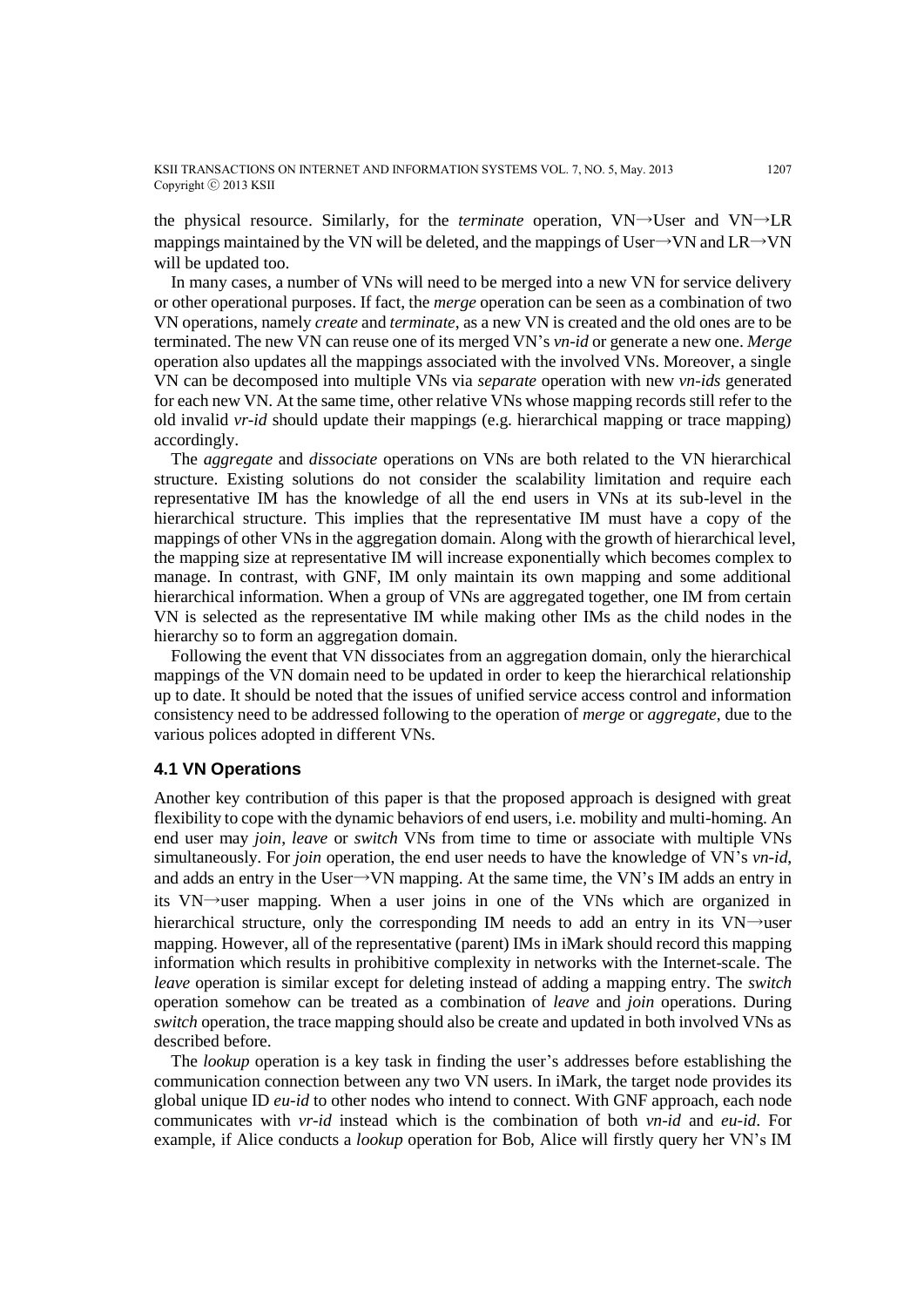for Bob's *vr-id*. If they are in the same VN, it's easy to find him and hence setup a connection. Otherwise, i.e., they are in different domain in VN hierarchy, a two-step *lookup* operation will be performed.

**First step**: given on Bob's *vn-id*, Alice will first search it within the hierarchical mapping. If the *vn-id* is found in the mapping, it indicates both of them are in the aggregation domain, and then Bob's VN can be obtained. Otherwise, the search request is delivered to the representative IM in the domain for further *lookup* operation outside its domain. This request would be continually forwarded to the VN in higher level of the hierarchy until the *vn-id* is found.

Second step: After the target VN is located, the target VN's IM will examine its VN→user mapping for *eu-id*. If the user is found, the *lookup* operation terminates and the end-to-end communication can be started. If not found, as Bob can be known to be moved from this target VN to another VN, the trace mapping will be used to find out Bob's current VN, *vn-id*, and return to execute the first step. The primary benefit of this two-step lookup scheme is that rather than searching an end user in every IM, it firstly determines the target VN and then to lookup the target end user. This process would take less time compared with iMark which searches for *eu-id* in every VN across the VN hierarchy.

# **5. Performance Evaluation and Numerical Result**

This section experimentally evaluates the proposed naming framework, GNF, in comparison with a recent notable solution, iMark, through a set of simulation experiments for a range of NVE scenarios. In this work, we select iMark as the representative method is due to its superiority over other similar state-of-the-art approaches in the literature. Also, our comparison study with other existing solutions has obtained the similar findings. This paper considers the iMark based naming framework has two major potential scalability problems: (1) the large mapping size of IM for VNs which are located in complex hierarchical architecture; and (2) the performance degradation of *lookup* operation.

In this work, the simulation experiments are carried out with a PC (Intel Core 2, Quad Q6600, 2.4GHz, 3G RAM, Windows XP) by using a simulator implemented in C++. In these experiment scenarios, VNs are organized with a hierarchical structure, refer to **Table 2** and **Table 3**. For mapping size evaluation, we suppose that all the end users in one VN have been connected to at least other ten different VNs on average due to the mobile nature of users and each IM already have trace mapping for users who have ever connected with the VN. The reason for these experiment setups is to take fully into account all the negative aspects of GNF. Because GNF need additional computation resource and storage space to maintain these large-scale mappings, while it has no influence for iMark.

## **5.1 Mapping Size Evaluation**

In mapping size evaluation, we compare the average mapping size of iMark against GNF for scenarios with different levels of VN hierarchy. Two network scenarios are considered based on the different types of VN hierarchical structure: balanced and unbalanced hierarchy. The former is defined as the VNs can form aggregated domain among themselves with the lowest level of hierarchy and only the representative VNs appear at higher hierarchical level; and the latter is defined as VNs can randomly form aggregated domain with VNs (representative VN or ordinary VN) at any level of the hierarchy.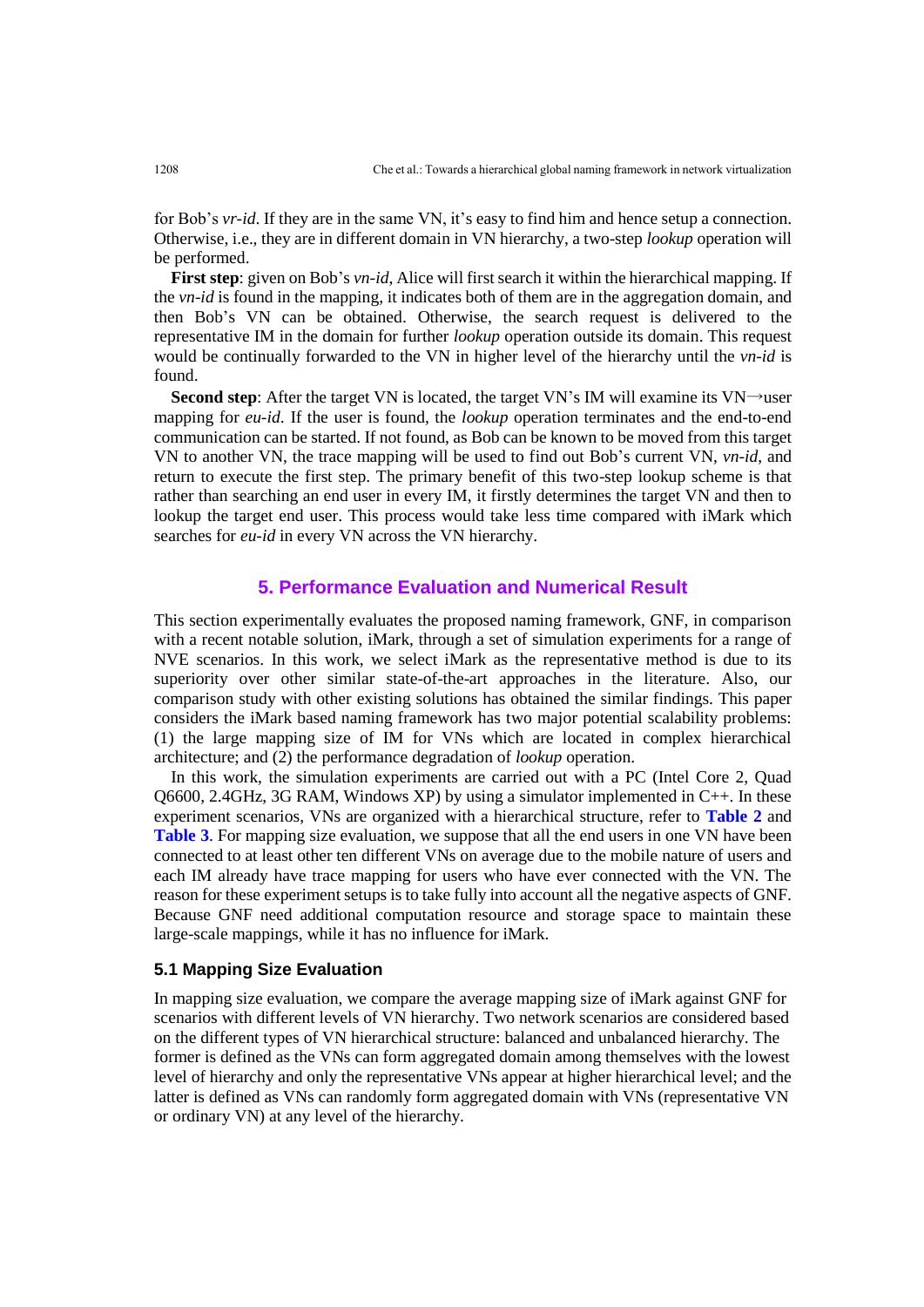KSII TRANSACTIONS ON INTERNET AND INFORMATION SYSTEMS VOL. 7, NO. 5, May. 2013 1209 Copyright ⓒ 2013 KSII

| <b>Scenario A</b>                  |               | <b>Scenario B</b>                  |               |
|------------------------------------|---------------|------------------------------------|---------------|
| <b>Parameter</b>                   | Value         | <b>Parameter</b>                   | <b>Value</b>  |
| Number of VNs                      | 10000         | Number of VNs                      | 10000         |
| Number of Users per VN             | $5w \sim 10w$ | Number of Users per VN             | $5w \sim 10w$ |
| Aggregation domain size at level 1 | $35 - 45$     | Aggregation domain size at level 1 | $200 - 5000$  |
| Aggregation domain size above      | $2 - 4$       | Hierarchy level                    |               |
| Hierarchy level                    |               | Hierarchy type                     | unbalanced    |
| Hierarchy type                     | balanced      |                                    |               |

**Table 2.** Experimental Setup For VN Mapping Size of Balanced and Unbalanced Hierarchy



(b) Scenario B: Average mapping size at different level of an unbalanced hierarchy.

For scenario A (see **Table 2**), 10000 VNs are randomly generated to form a 7-level hierarchy with balanced structure where each VN associated with 50000-100000 users. At hierarchical level 1, 35~45 VNs form an aggregated domain and at above hierarchy levels, 2~4 representative VNs aggregate to form a domain. **Fig. 4** (a) shows that at the level 1 (i.e. the lowest level of hierarchy), each VN of iMark only keep its individual user mapping while the mapping size of GNF is significantly more than that of iMark, as GNF not only keep a user name mapping but also hierarchical mapping and Trace mapping. The Trace mapping size grows with the increasing mobility of the end users. At higher levels, mapping size of iMark increases exponentially with the maximum value at the top level 7. On other hand, mapping size of GNF remains almost the same along the level grows. This is because as the level grows, the representative VNs of iMark will record all the mapping information of the sub-level VNs below whereas GNF's mappings remain the same on average.

For scenario B (see **Table 2**), we generate the VN hierarchy by adopting the same set of parameters used in Scenario A, but in an unbalanced structure with 8 hierarchical levels and 200~5000 VNs per aggregated domain at each level of the hierarchy. **Fig. 4** (b) shows the result of average mapping size. Comparing the result for balanced and unbalanced scenarios, it can be seen that with iMark, the mapping size increasing speed of scenario one is higher than that of scenario two. This is mainly because in the unbalanced hierarchical structure, VNs can aggregate at higher level hierarchy which can bring down the average mapping size at higher levels. With GNF, the mapping size at level 1 is larger than that of iMark due to maintaining additional mapping (hierarchical mapping and trace mapping), however as the hierarchical level gets higher, the mapping size of iMark exceeds that of GNF rapidly. These two scenarios demonstrate the GNF effectiveness for both balanced and unbalanced structures.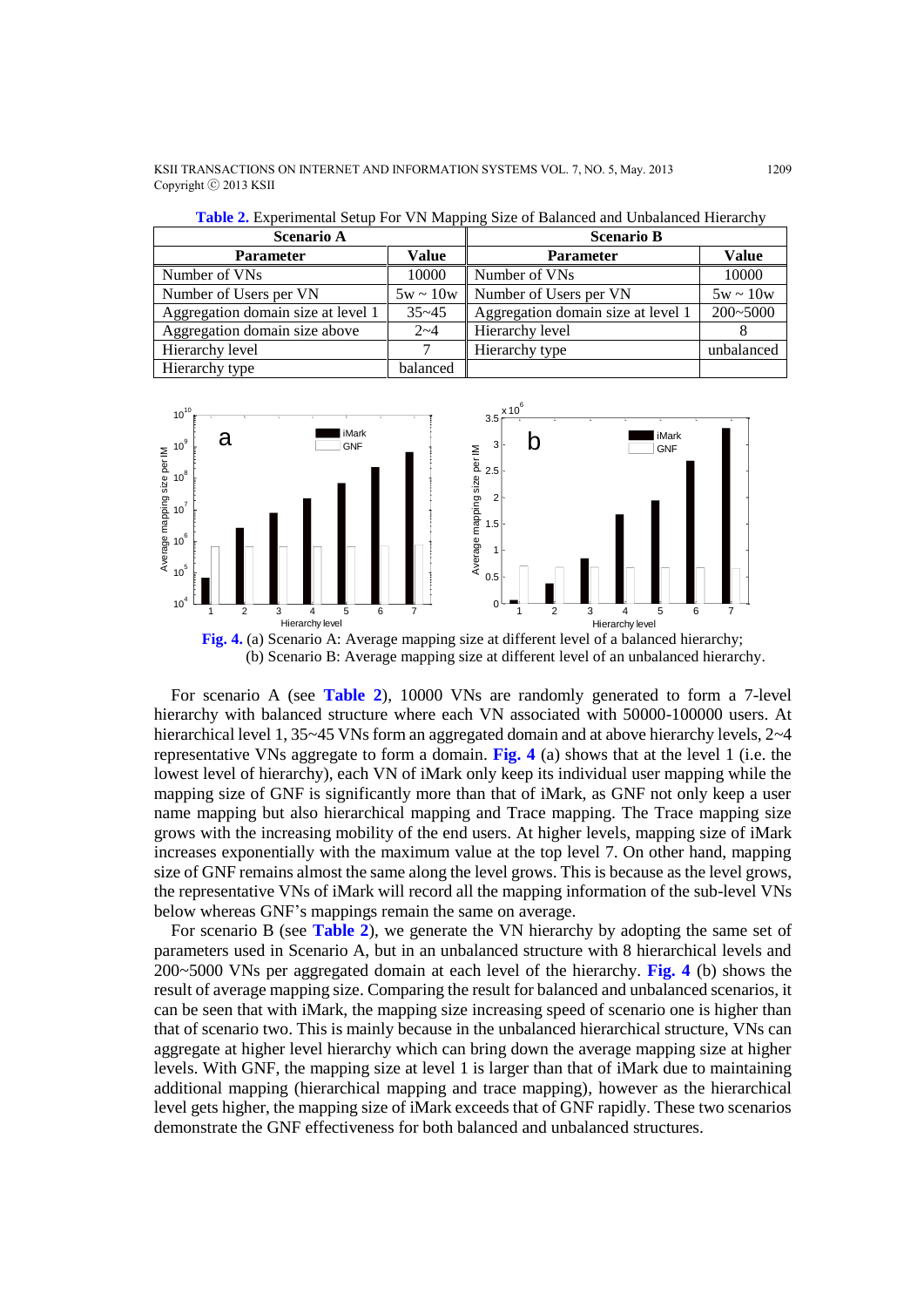## **5.2 Lookup Operation Evaluations**

This section assesses the *lookup* operation performance for GNF by examining the average *lookup* operation time against iMark. *Lookup* operations are taken when setting up a communication connection between the end users from different VNs at different hierarchical locations. We define the hop count as the number of IMs between users on the end-to-end communication path. With iMark, the *lookup* operation searches its own IM first, if not found, forwards the lookup request to the VNs of the same aggregated domain before resorts to the VNs in the upper hierarchical level. For GNF, it provides a quicker two-step *lookup* operation which locates the target VN before searching the end user as described in Section 4.

The *lookup* operation is assessed through three different network scenarios (C, D, and E) as shown in **Table 3**. For scenario C, 32 VNs are generated with 5000~15000 users in each VN which are randomly organized in a 5-level hierarchical structure. The size of the aggregated domain is 1~4 at each level. The time consumed for accomplishing a *lookup* operation is measured between two randomly selected users. In the experiments, we repeat this process 5000 times and classify the measured time records in terms of hop counts. **Fig. 5** (c) shows the simulation result indicating that the average time for *lookup* operation remains almost the same in GNF in spite of the different hop counts. While the average time of iMark increases significantly along with increase of hop counts. It is noted that at the hop count of 1, although they both search within their native VN, iMark takes longer average lookup time in case it is a representative VN which contains all VN user mappings at its sub-levels.

In scenario D, 10000 VNs are randomly generated to form a 5-level hierarchy in a balanced structure. For each aggregated domain, its average size is about 10 VNs per domain, and for each VN, it contains about 500~1500 users. We simulate 5000 *lookup* operations between a certain user in a specified VN and users randomly selected in other VNs in the hierarchical structure with different hop counts. The result of average lookup time is shown in **Fig. 5** (d). It shows that the lookup time increases exponentially for iMark, while the time for GNF is minimal due to the fact that iMark spends more time querying huge number of VNs on the searching path as the hop count increases.

| <b>Parameter</b>          | <b>Scenario A</b><br>Value | <b>Scenario B</b><br><b>Value</b> | <b>Scenario C</b><br><b>Value</b> |
|---------------------------|----------------------------|-----------------------------------|-----------------------------------|
| Number of VNs             | 32                         | 10000                             | 5000                              |
| Number of Users per VN    | $5000 \sim 15000$          | $500 \sim 1500$                   | $1500 - 2500$                     |
| Aggregation domain size   | $1 - 4$                    | 10                                | 500                               |
| Hierarchy level           |                            |                                   |                                   |
| Hierarchy type            | unbalanced                 | balanced                          | unbalanced                        |
| Total Lookup repeat times | 5000                       | 5000                              | 11000                             |

**Table 3.** Experimental Setup for Lookup operation for scenario c, d and e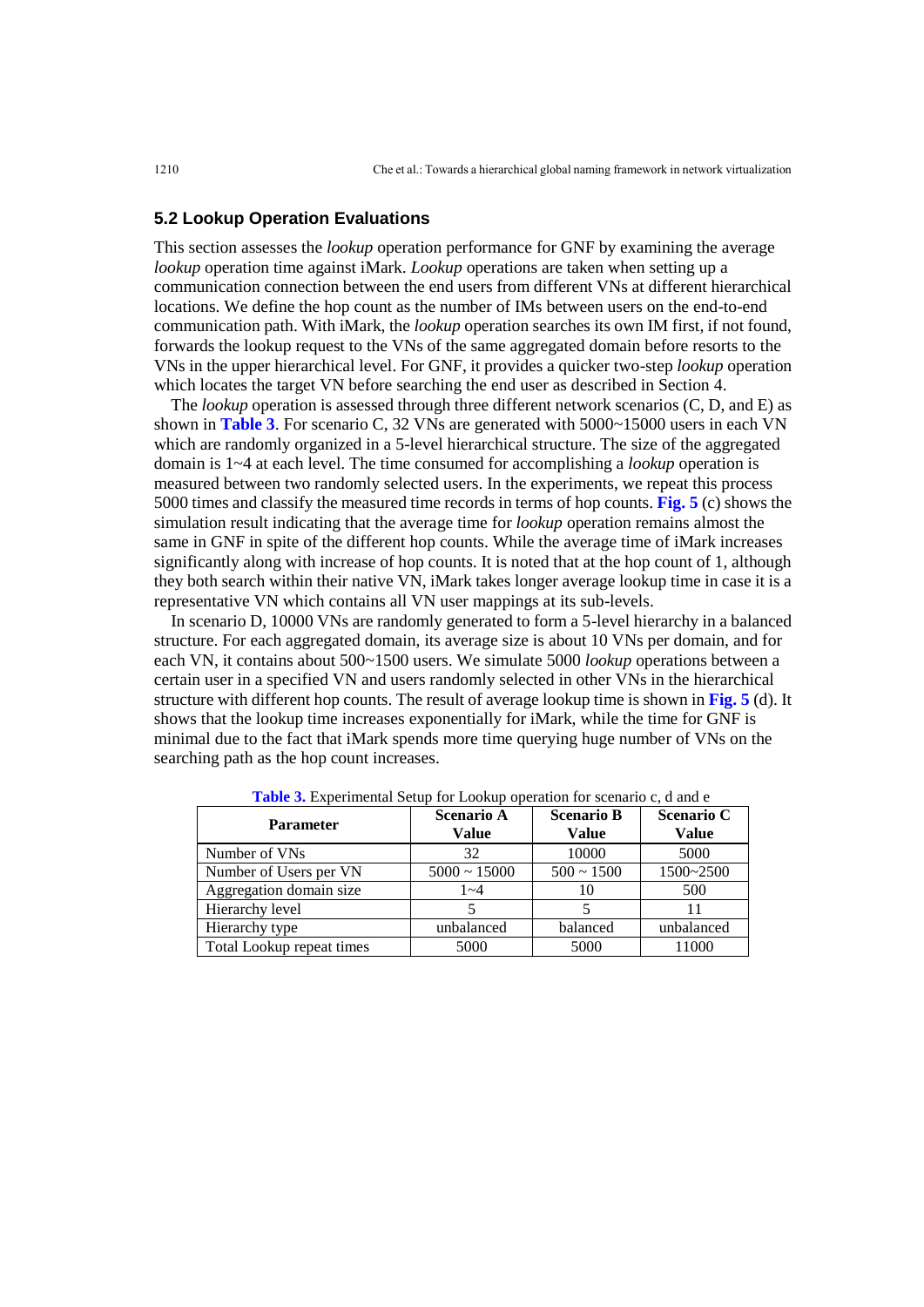

**Fig. 5.** The average Lookup times of Scenario C, D and E.

In scenario E, 5000 VNs are generated with 500 VNs on average per aggregated domain which forms an 11-level hierarchical structure with each VN of 1500~2500 users. We construct an unbalanced hierarchical structure of 11 levels. In the experiments, 110,000 *lookup* operations are simulated from a user to other users in the hierarchy with different hop counts, as shown in **Fig. 5** (e). The result confirms the results and meets our expectation that a significant performance improvement in terms of lookup time can be achieved by GNF in comparison with iMark.

Through the performance evaluation carried out by the numerical experiments with different scenarios, it can be seen that the average mapping size is smaller than that of iMark and the average lookup time is much shorter than iMark. The result clearly confirmed that the suggested naming solution can perform well with better scalability and low complexity than the exiting solutions.

# **5. Conclusion and Discussion**

In this paper a novel global naming framework, GNF, is presented which is dedicated for user identification in the network virtualization environment. The architectural and operational details of the proposed solution are provided and its performance is assessed through numerical simulations. Its scalable design aims to enable flexible and transparent end-to-end communication across multiple VNs, in the presence of dynamic behaviors from both VN and end users in NVE. The results demonstrate its enhanced scalability in respect to a recent solution as the operational complexity (space and time) can be significantly reduced, indicating its great potential to be adopted in large-scale NVE. The key findings from this